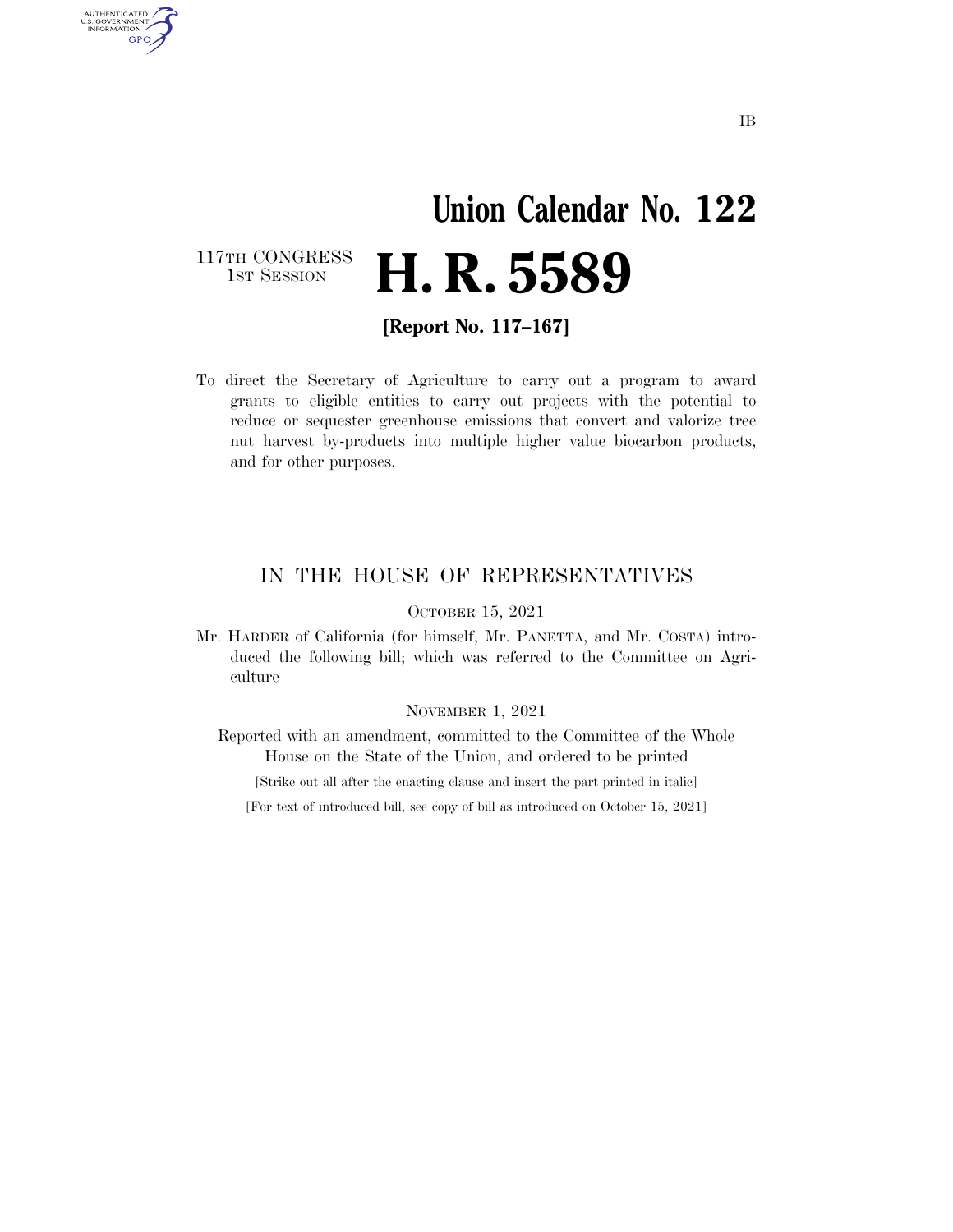## **A BILL**

2

To direct the Secretary of Agriculture to carry out a program to award grants to eligible entities to carry out projects with the potential to reduce or sequester greenhouse emissions that convert and valorize tree nut harvest byproducts into multiple higher value biocarbon products, and for other purposes.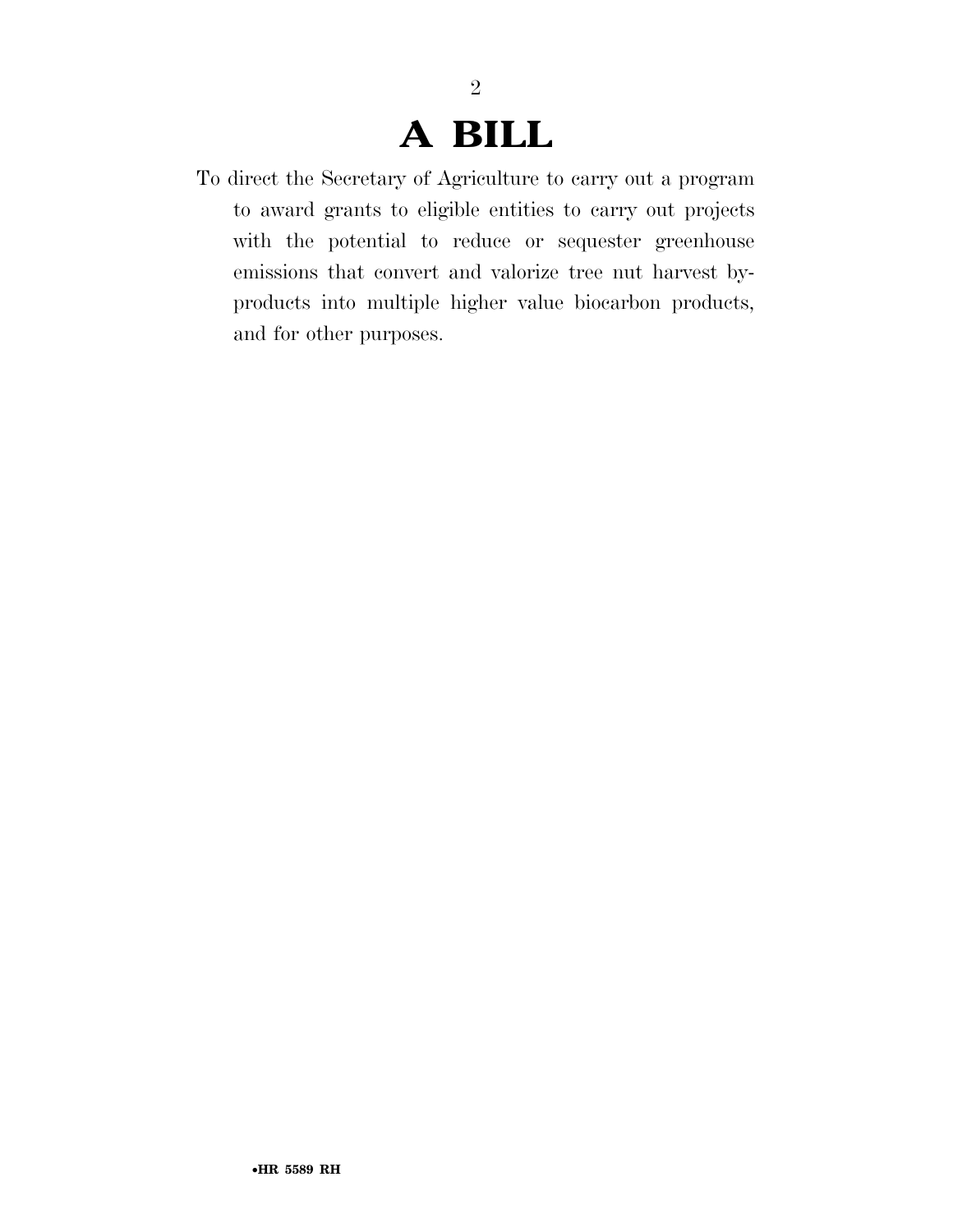*Be it enacted by the Senate and House of Representa- tives of the United States of America in Congress assembled, SECTION 1. SHORT TITLE.* 

 *This Act may be cited as the ''Pyrolysis Innovation Grants Act''.* 

#### *SEC. 2. PYROLYSIS INNOVATION GRANT PROGRAM.*

 *(a) IN GENERAL.—Subject to the availability of appro- priations, the Secretary of Agriculture (referred to in this Act as the ''Secretary''), acting through the Director of the National Institute of Food and Agriculture, shall establish a program under which the Secretary will award competi- tive grants to eligible entities to carry out not fewer than 10 pilot projects with the potential to reduce or sequester greenhouse gas emissions by converting and valorizing tree nut harvest by-products into multiple higher value bio- carbon products, including sustainable industrial applica- tions, agrochemicals, repurposing process heat, energy, and construction materials.* 

 *(b) ELIGIBLE ENTITY DEFINED.—The term ''eligible entity'' means—* 

 *(1) a college or university (as defined in section 1404 of the National Agricultural Research, Exten- sion, and Teaching Policy Act of 1977 (7 U.S.C. 3103));*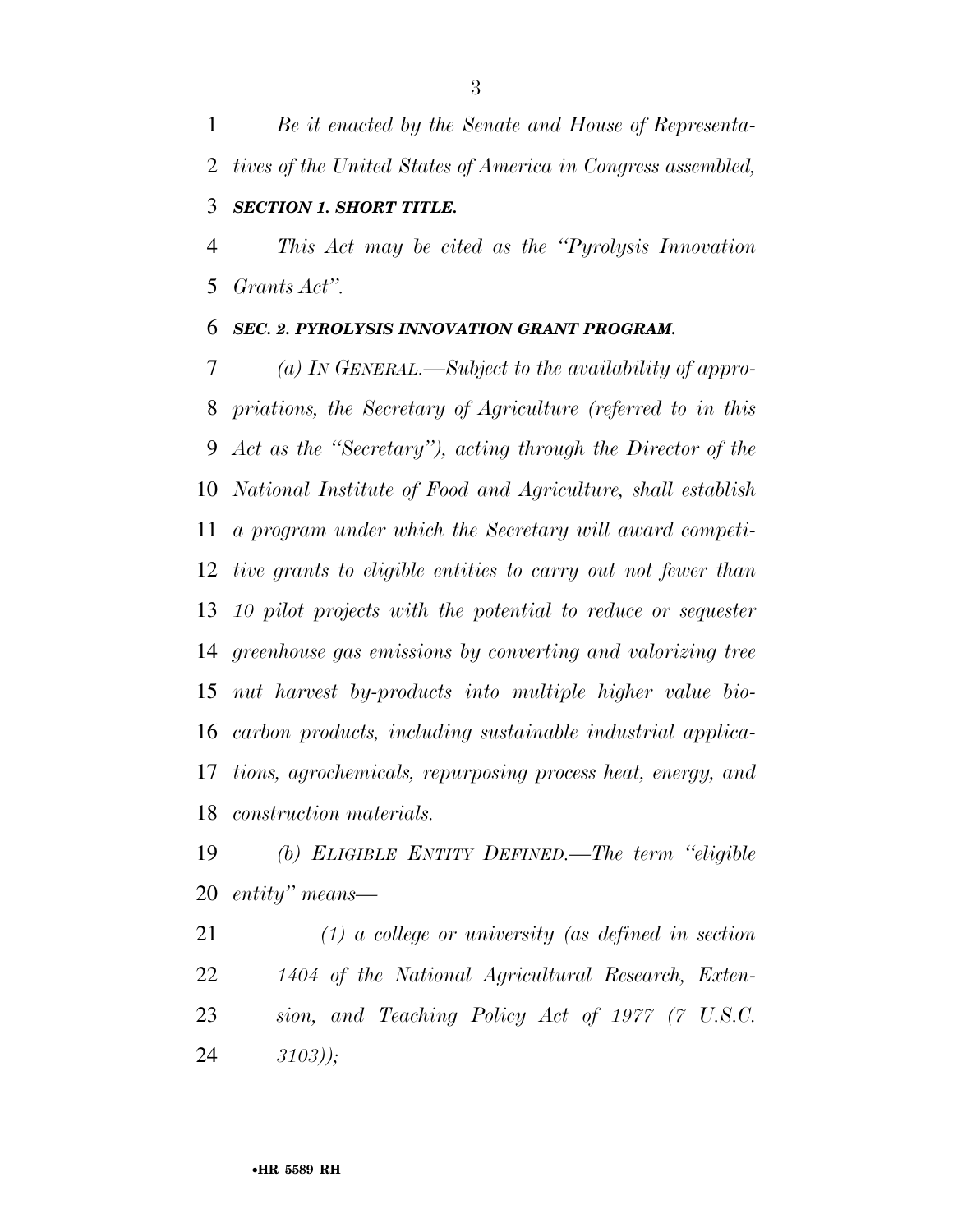*(2) a third-party private entity, the primary business of which is related to agriculture (as deter- mined by the Secretary); (3) a nongovernmental organization with experi- ence working with agricultural producers (as deter- mined by the Secretary); and (4) a Federal agency or other governmental orga- nization. (c) REPORT.—Not later than two years after the date on which the first grant is awarded under subsection (a), and biennially thereafter until two years after the date on which the last grant is awarded under subsection (a), the Secretary shall submit to the Committee on Agriculture of the House of Representatives and the Committee on Agri- culture, Nutrition, and Forestry of the Senate a report on— (1) the activities carried out using grants award- ed under such subsection; (2) best practices used to leverage the investment of the Federal Government for the purposes specified in subsection (a); and (3) an assessment of the results achieved by the program established under this section. (d) FUNDING.—* 

 *(1) AUTHORIZATION OF APPROPRIATIONS.— There is authorized to be appropriated to the Sec-*

•**HR 5589 RH**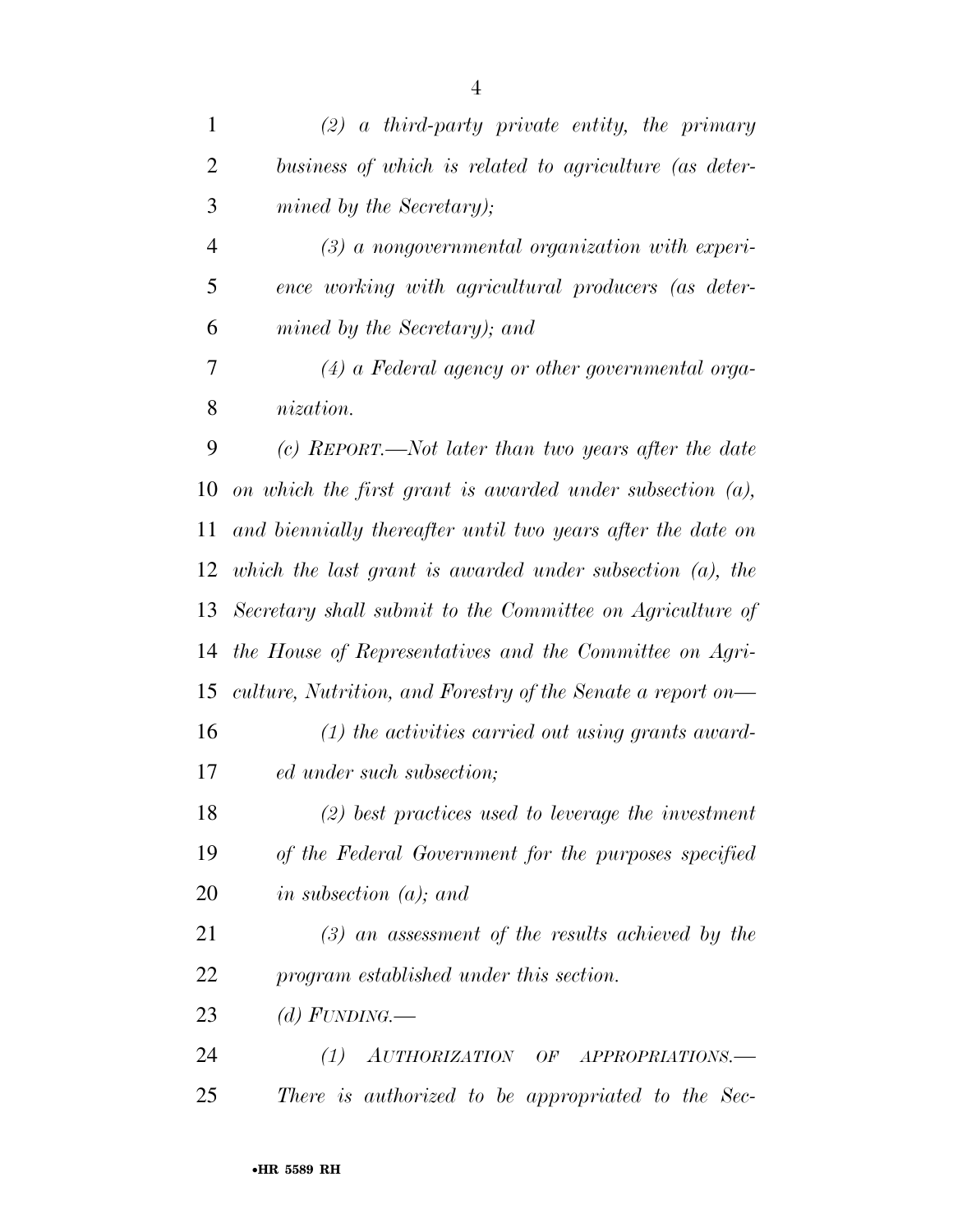| $\mathbf{1}$   | retary to carry out this section $$5,000,000$ for each of |
|----------------|-----------------------------------------------------------|
| 2              | fiscal years 2023 through 2027, to remain available       |
| 3              | until expended.                                           |
| $\overline{4}$ | (2) ADMINISTRATIVE COSTS.—Of the amounts                  |
| -5             | made available under this section in any fiscal year,     |
| 6              | not more than 8 percent may be used for evaluation,       |
|                | monitoring, salaries, and administrative expenses.        |